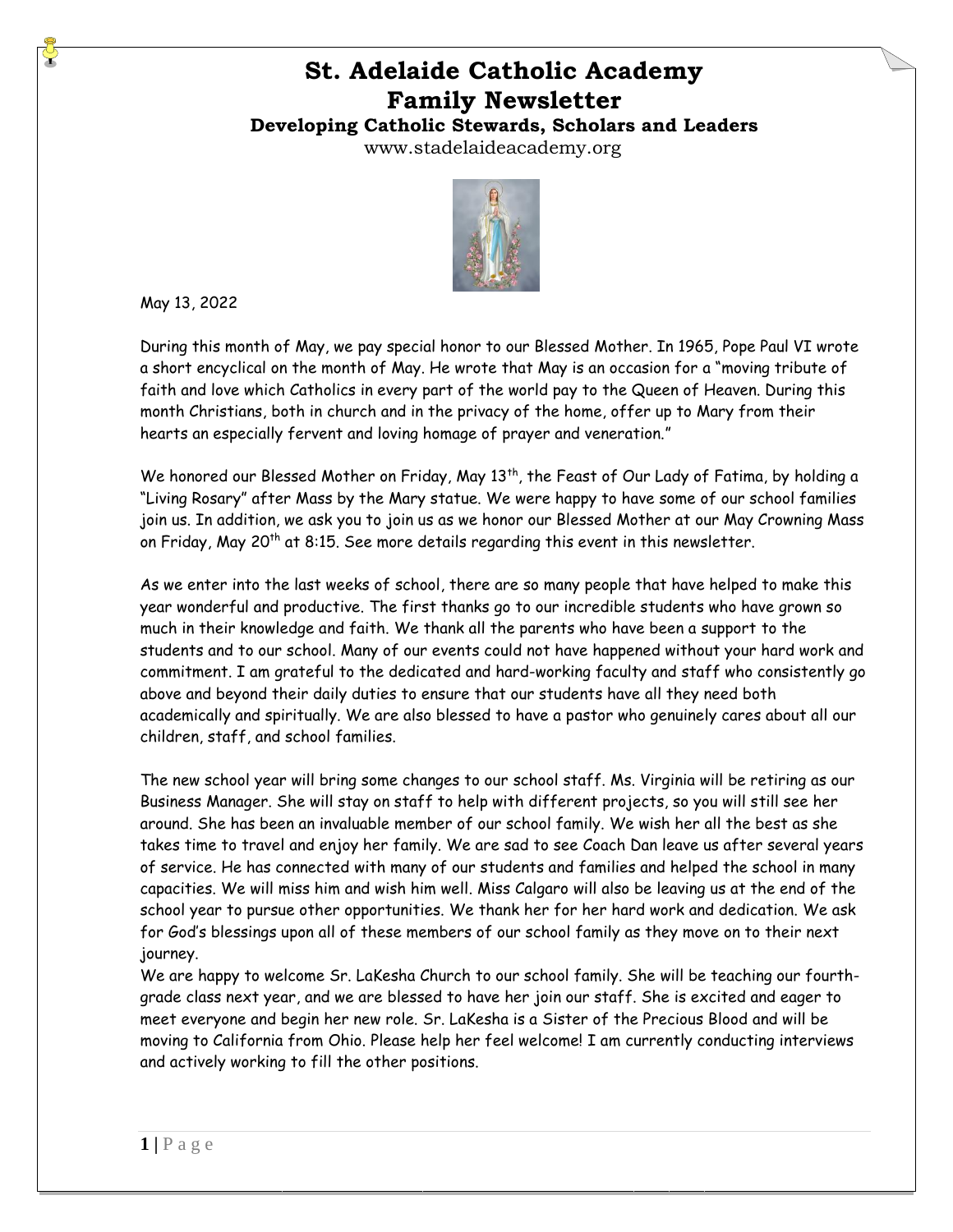I pray that you all have a blessed, safe, and enjoyable summer. I hope to see you at Mass and/or Summer School this summer. The new school year will begin on Monday, August 22nd. Please refer to our newsletters, calendars, Remind messages, website, social media, and our handbook to stay informed.

Blessings, Mrs. Malouf Principal

## **Prayer Corner**

Please pray for those in our school family who need our prayers. We especially pray for those in our school community who are dealing with health struggles or the loss of a loved one. We also pray for those who are struggling financially. May God hear their needs and concerns.



## **MAY CROWNING**

We will be celebrating our Blessed Mother and our earthly moms on Friday, May 20<sup>th</sup> at a special Mass at 8:15am. Our 8th graders will all be part of the crowning court. Our First Communicants from third grade will have a special part in the Mass. All are asked to bring flowers to honor Mary. Our moms will receive a special blessing at Mass. Moms are welcome to continue the day with a "Mom and Me" day. Please be sure to sign your child out in the office after Mass if you would like to have a special day



## **STUDENT COUNCIL ELECTIONS**

We are looking for student leaders from grades 4-7 to be a part of the Student Council for the 2022-2023 school year. Please encourage your child to take on a leadership role. Students will be able to attend an information meeting next Wednesday, May  $18^{th}$  to receive office requirements, guidelines for campaigning, ask questions and obtain a petition. Students must be registered for the new school year in order to run for office. Students will campaign from May 23-26. Speeches and elections will be held on Friday, May 27<sup>th</sup>. Good luck to all our future leaders!

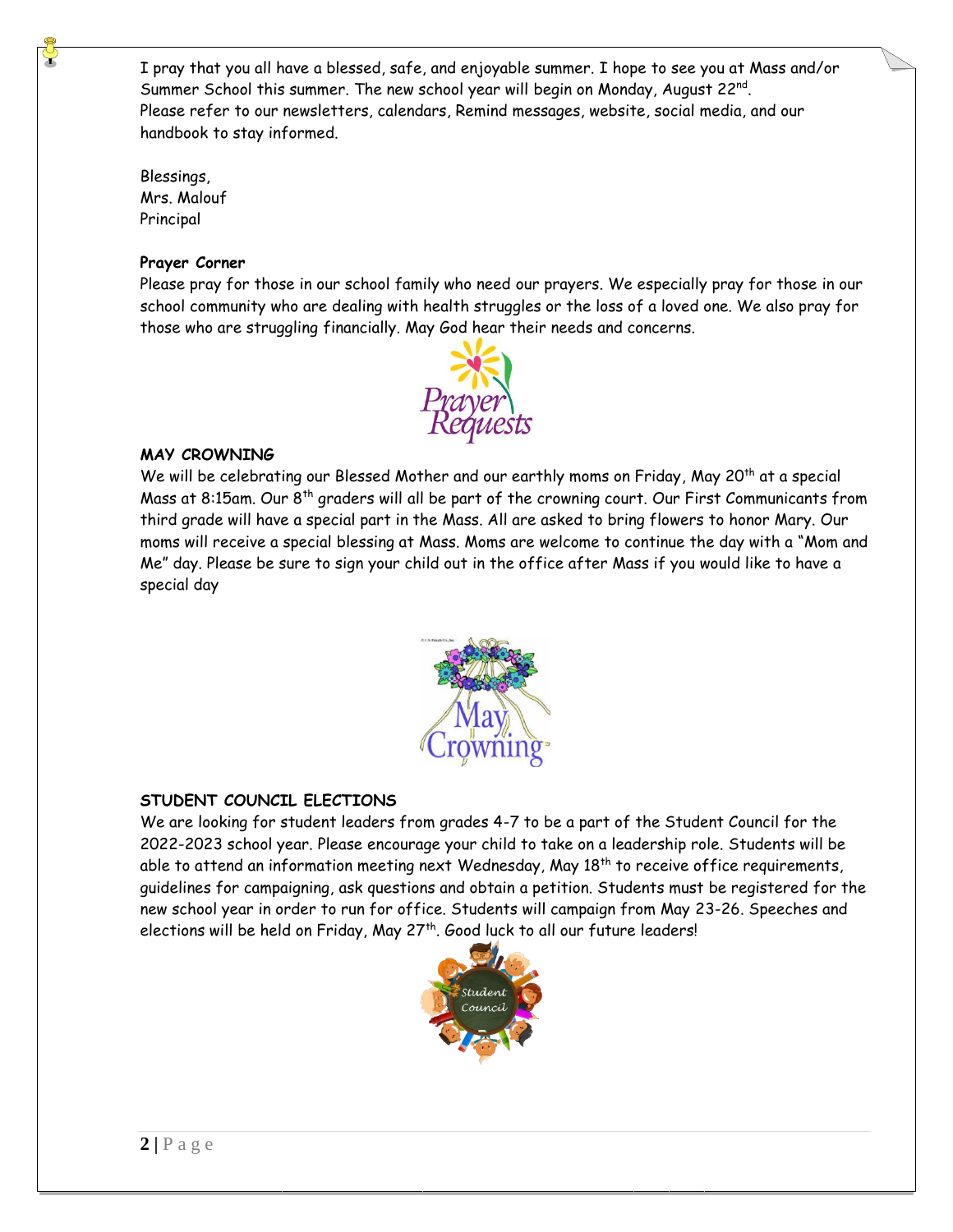## **FUNDRAISING STATEMENTS**

The remaining balance for your fundraising obligation was sent home today. These amounts will be come out of your FACTS account on May  $27<sup>th</sup>$ . If you would like to pay in the office, please contact Virginia at least 3 days prior to the  $27<sup>th</sup>$ . If you do not have a balance, you will not receive a statement.



#### **JUNE LUNCHES**

We will not be serving hot lunches during the month of June. Please plan accordingly to send your child with a sack lunch. Please do not drop off lunches, especially fast food.



#### **SCRIP**

The last day for buying Scrip on Friday mornings before school is May 27<sup>th</sup>. Scrip is a great way to help the school. We have several gift cards for grocery stores, gas stations, retail stores, home repair stores, restaurants and Amazon. You purchase the gift cards at face value and the school receives a percentage of the sales. Order forms with a list of available cards are on our website. All physical cards must be purchased at the school. You can also purchase ecards. Look on our website for details on how to sign up for that part of the program. This is a great way to get a head start on fundraising in the summer and throughout the school year. If you'd like some help getting started on this part of the program, give us a call. We'd be happy to help!

| <b>B</b> ShopWithScrip® |  |  |  |  |  |
|-------------------------|--|--|--|--|--|
|                         |  |  |  |  |  |
|                         |  |  |  |  |  |
|                         |  |  |  |  |  |

### **FIELD DAY**

Our annual field day is on Tuesday, May 31<sup>st</sup>. Coach Leo and Coach Dan are planning a fun morning of activities for our students. We will also have Kona Ice here for sale. If you would like to help make this a fun event, please call the school office. We need lots of cleared volunteers. Students may wear free dress and are encouraged to bring water and sunscreen.



### **UNIFORM SALE**

Our last used uniform sale for this school year will be held on Friday, May 20<sup>th</sup>. Sweatshirts, jumpers, and skirts are \$5. All other items are \$2. This is a good opportunity to get a head start on uniforms for the new year. Information regarding new uniform sale will be coming out soon. For the new year, students must always be in proper uniform. No non-uniform jackets/sweatshirts may be worn. All students will be required to wear PE uniform on their designated day.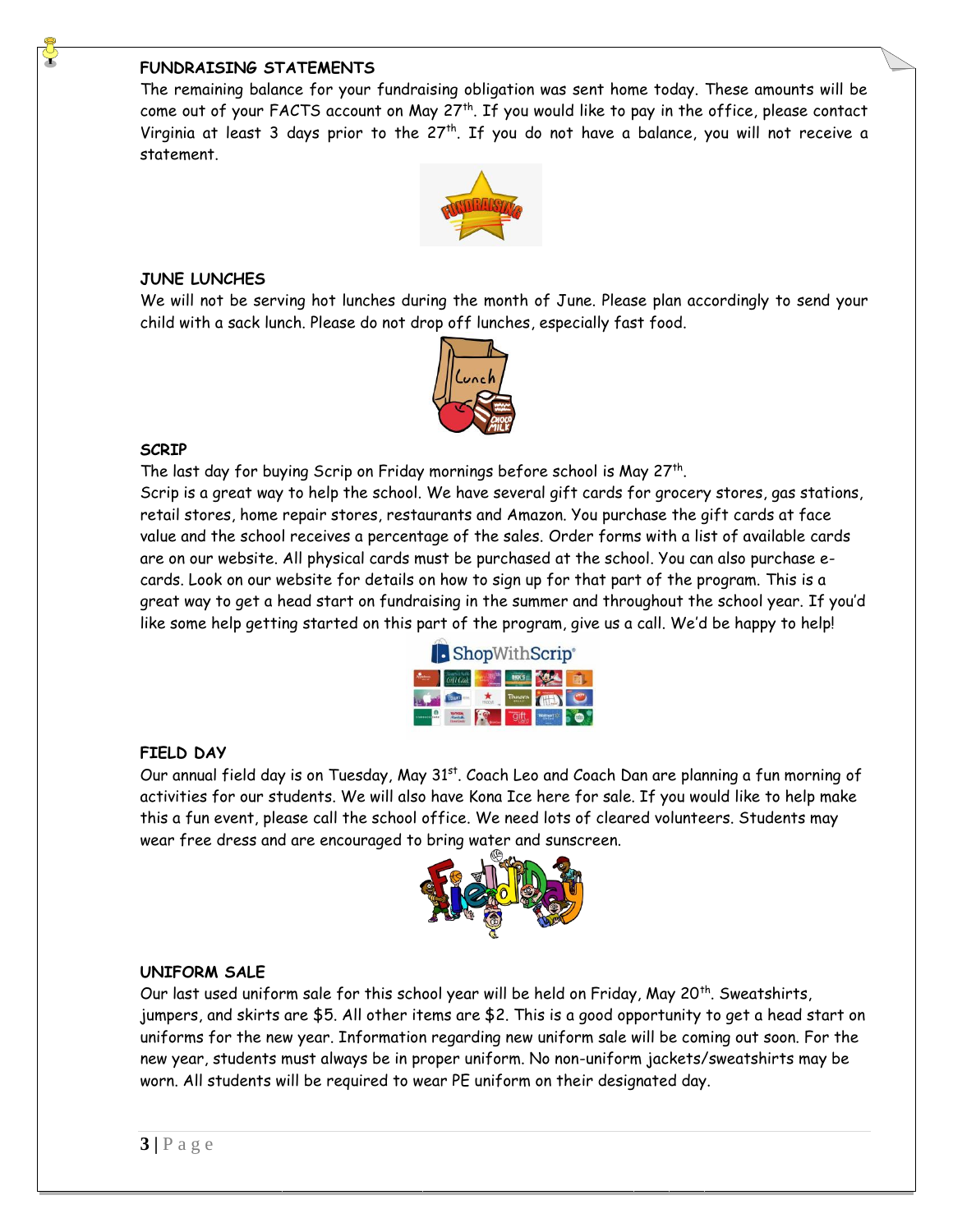Our uniform company will be holding a 10% off sale through the end of June. Order your uniforms for next year. Please go online at: [www.stadelaide.unisourceapparel.com.](http://www.stadelaide.unisourceapparel.com/) The uniforms will be delivered to the school in mid-July. You can pick up your uniforms and possibly exchange them if they do not fit properly. Cardigans for Church and PE uniforms will be required for the new year.



#### **MOVIE NIGHT**

Save the date. Our PTG will host a Movie Night on the last day of school, June 9<sup>th</sup> at 6pm. More details to come. We would love some help to make this a great night for our kids. Please call the school office to sign up!



#### **2022-2023 SCHOOL YEAR**

It's not too late to save your child's spot for next year. Turn in your intent forms ASAP. Any forms turned in after May  $31<sup>st</sup>$  will have an additional \$25 charge per child for registration. It is important that we know our student population in order to purchase curriculum for the new year. Please note that our tuition has changed.

We have some staffing changes for next year. See the beginning message in this newsletter for more information.

The first day of school will be Monday, August  $22^{nd}$ . A full calendar will be published once it is approved by the Office of Catholic Schools.

We will be finalizing plans for our Movie Night on June 9<sup>th</sup> and calendaring events at our PTG meeting on June 6<sup>th</sup>. Please come and be part of the planning!



### **SUMMER SCHOOL**

Our Summer School this year will be better than ever. We know that many students need to strengthen academic skills and need some socialization. This is also a great opportunity for your child to receive some enrichment or maintain skills for the next school year. We will be conducting testing and setting academic goals to determine individualized academic plans for all students. We will hold two sessions: June 20 - July 15 and July 18 - August 12. Students can attend one or both sessions. We will have special themes for each week. Please refer to the flyer that went through Remind and was sent home. You can also get all the details including rates from the office staff. We would like all to sign up by June 1st.

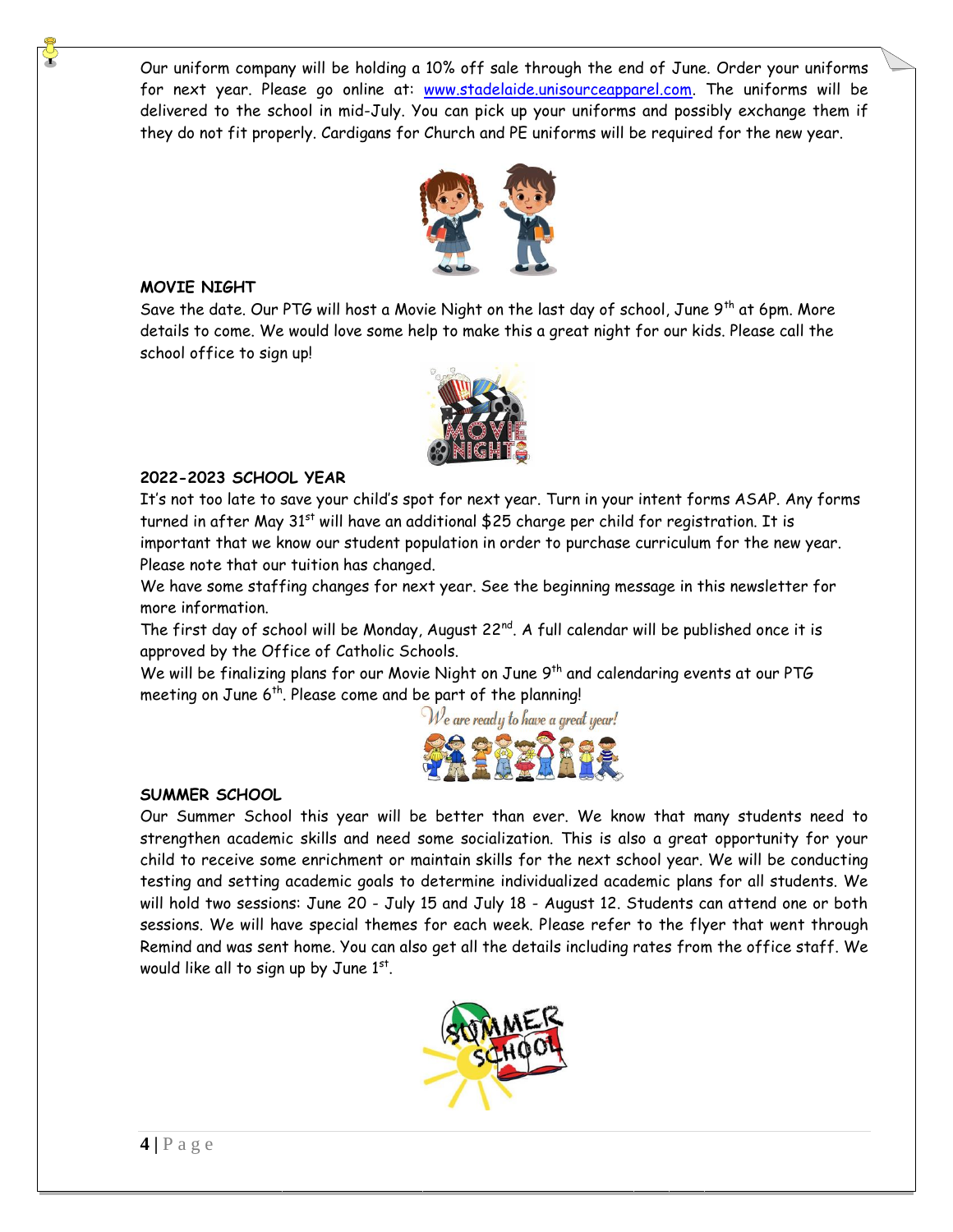#### **GRADUATIONS**

Our eighth-grade students will have their graduation activities on Friday, June 3 $^{\rm rd}$ . There will be no school that day so that the faculty and staff can attend the awards breakfast. Please join us in praying for these young men and women as they continue on their educational journey into high school.

Our kindergarten class promotion ceremony will be on Monday, June 6th @ 8:45 in the Church.

Our transitional kindergarten promotion will be held on June  $7^{\text{th}}$  @ 8:30 in the Church.

We are excited to celebrate all our graduates! The students do not have school after their promotion. We hope to see them this summer at Summer School or at the beginning of the new school year.



### **END-OF-THE-YEAR AWARDS**

We will have an awards ceremony for our  $1<sup>st</sup>$  through  $7<sup>th</sup>$  grade classes on the last day of school, June 9<sup>th</sup> at 8:15 in the Parish Center. ALL ARE WELCOME TO ATTEND. Please plan to stay for the entire ceremony out of respect for the other students. Dismissal will be after the ceremony – around 10am.



### **IMPORTANT DATES**

| May 17th             | Buck-a-Jean Day                                         |  |  |  |
|----------------------|---------------------------------------------------------|--|--|--|
| May 18 <sup>th</sup> | Student Council Information Meeting @ 12                |  |  |  |
| May 20 <sup>th</sup> | May Crowning/Blessing of Moms                           |  |  |  |
|                      | "Mom and Me" Ditch Day (optional)                       |  |  |  |
|                      | Used Uniform Sale                                       |  |  |  |
| May 23-26            | Student Council Campaigning                             |  |  |  |
| May 23rd             | PTG Meeting @ 6                                         |  |  |  |
| May 25 <sup>th</sup> | Prayer Assembly @ 8am                                   |  |  |  |
|                      | Schoolwide Tutoring                                     |  |  |  |
| May 27 <sup>th</sup> | School Mass @ 8:15                                      |  |  |  |
|                      | Minimum Day                                             |  |  |  |
|                      | Student Council Speeches and Election                   |  |  |  |
| May 29 <sup>th</sup> | Sunday School Mass @ 9am                                |  |  |  |
| May 30 <sup>th</sup> | No School/Memorial Day                                  |  |  |  |
| May 31st             | Field Day in morning                                    |  |  |  |
|                      | Free Dress                                              |  |  |  |
| June $1^{st}$        | Sending Ceremony in Church @ 8:30                       |  |  |  |
|                      | 8 <sup>th</sup> Grade BBQ @ Yucaipa Community Park 10-2 |  |  |  |
|                      | No tutoring                                             |  |  |  |